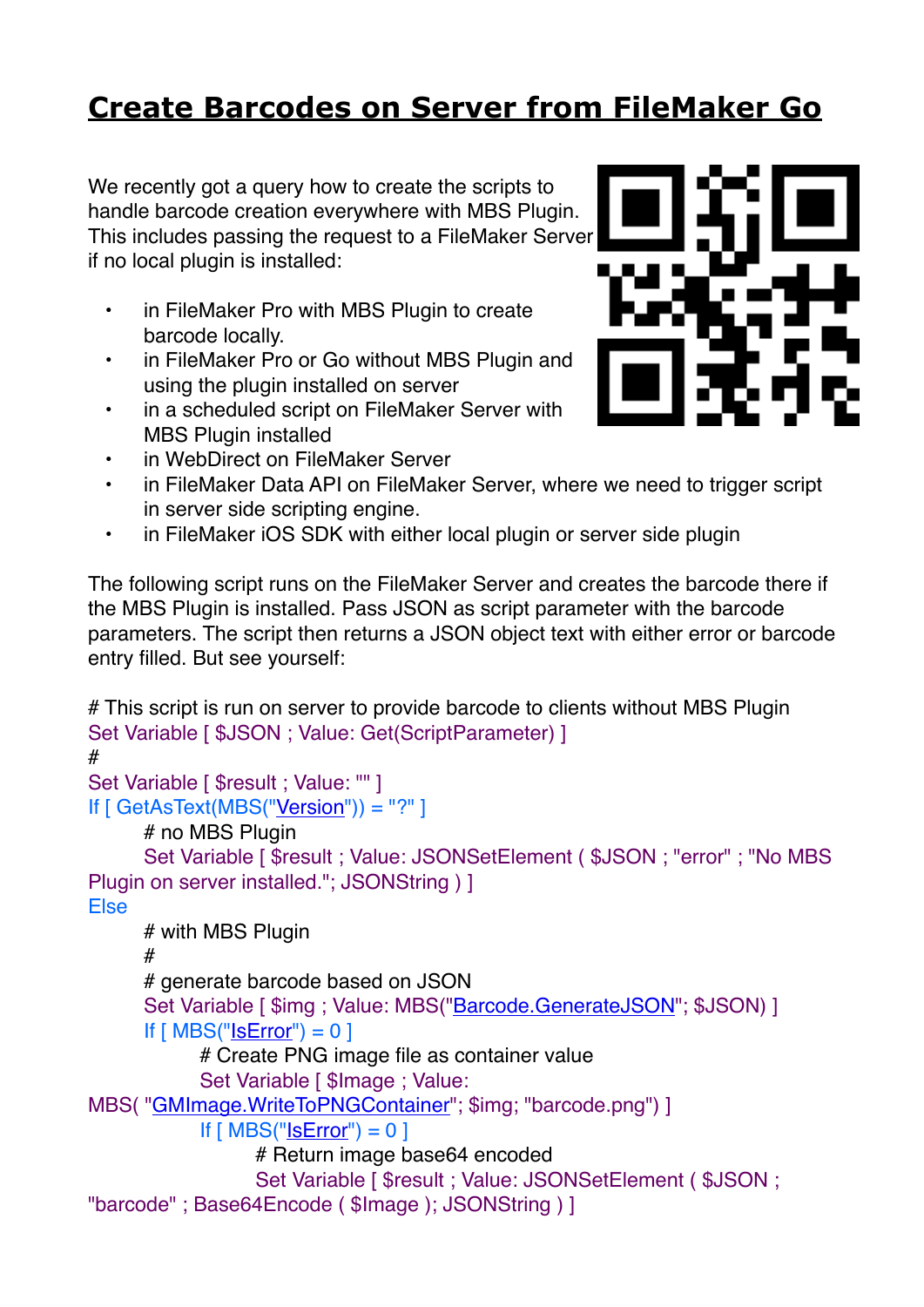```
Else
                # Pass back error
                 Set Variable [ $result ; Value: JSONSetElement ( $JSON ;
"error" ; $Image; JSONString ) ]
           End If
           # free memory
           GMImage.Destroy"; $img ) ]
     Else
           # Pass back error
           Set Variable [ $result ; Value: JSONSetElement ( $JSON ; "error" ; 
$img; JSONString ) ]
     End If
End If
Exit Script [ Text Result: $result ]
```
The script above is called with Perform Script on Server and below follows the script to run it. This script tests if MBS Plugin is installed locally and if the plugin is missing passes the request to the server. Otherwise it calls the above script directly to create barcode:

```
# This script is run locally in FileMaker Pro or Go to create barcode via server
Set Variable [ $JSON ; Value: Get(ScriptParameter) ]
Set Variable [ $result : Value: "" ]
If [ GetAsText(MBS("Version")) = "?" ]
      # no MBS Plugin, so pass to server
      #
      Perform Script on Server [ Specified: From list ; "Create Barcode on 
Server" ; Parameter: $JSON ; Wait for completion: On ]
      Set Variable [ $errorCode ; Value: Get(LastError) ]
      If \lceil $errorCode \neq 0 \rceil# report error back to caller
             Set Variable [ $error ; Value: "Failed to trigger script on server with 
error " & $errorCode ]
             Set Variable [ $result ; Value: JSONSetElement ( $JSON ; "error" ; 
$error; JSONString ) ]
      Else
            # pass result back to caller
             Set Variable [ $result ; Value: Get(ScriptResult) ]
      End If
Else
      # with MBS Plugin
      #
      Perform Script [ Specified: From list ; "Create Barcode on Server" ;
Parameter: $JSON 1
      Set Variable [ $result ; Value: Get(ScriptResult) ]
```